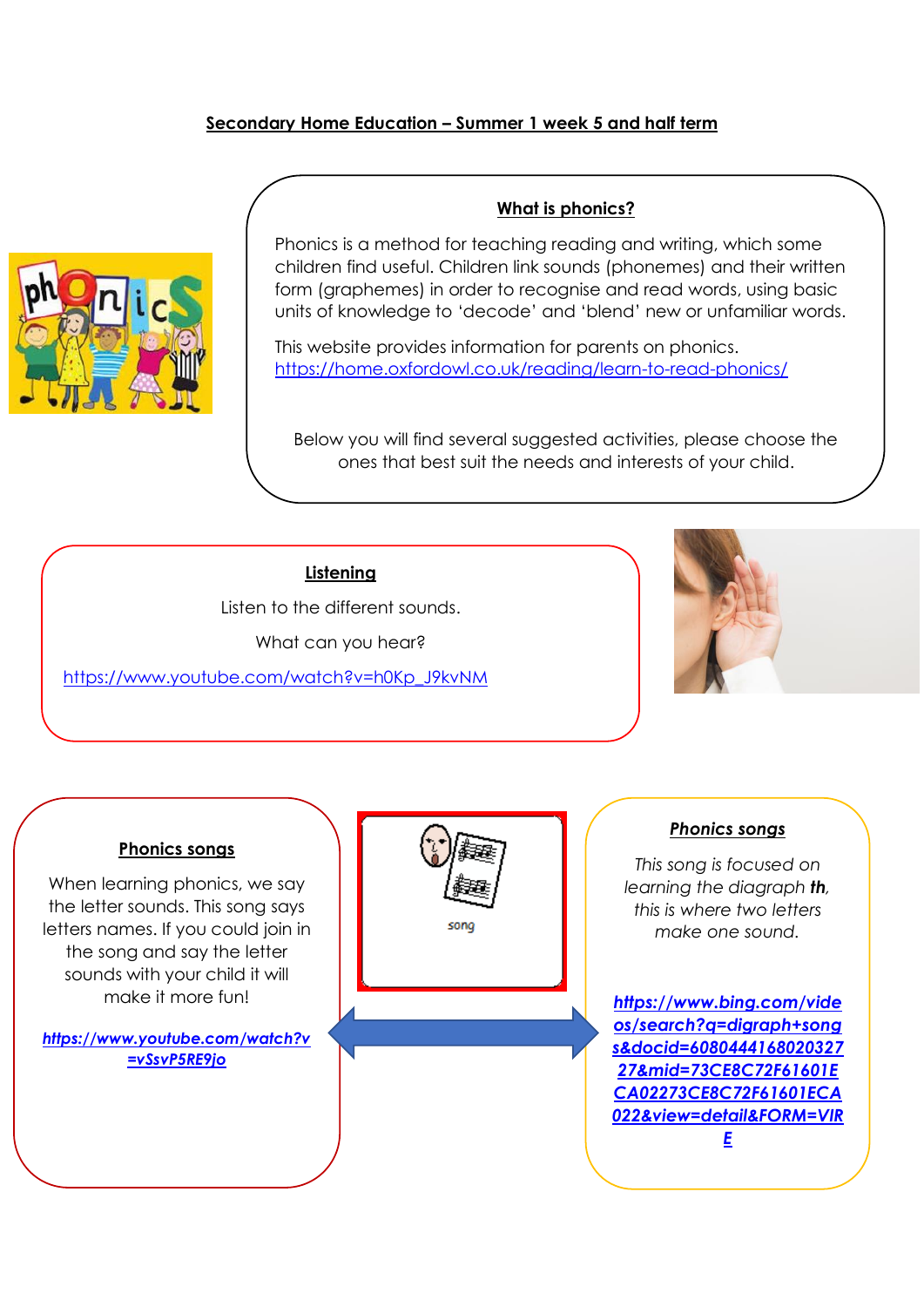# Strathmore learners love...

to play games Listen to the animal sounds with your child.

<https://www.youtube.com/watch?v=uF74DU34q2Y>

Play I spy with your child, point to a picture that starts with the letter s, a, t, p, i and n.

[file:///S:/Classes/2019-2020/Andromeda/Phonics/Phase%202/i-spy-initial-sounds](file://///fs01/staff_area/Classes/2019-2020/Andromeda/Phonics/Phase%202/i-spy-initial-sounds-phase-2-phonics-s-a-t-p-i-n-activity_ver_1.pdf)[phase-2-phonics-s-a-t-p-i-n-activity\\_ver\\_1.pdf](file://///fs01/staff_area/Classes/2019-2020/Andromeda/Phonics/Phase%202/i-spy-initial-sounds-phase-2-phonics-s-a-t-p-i-n-activity_ver_1.pdf)

Find all the words in the word search with your child.

[file:///S:/Classes/2019-2020/Andromeda/Phonics/Phase%203/phase-3-tricky](file://///fs01/staff_area/Classes/2019-2020/Andromeda/Phonics/Phase%203/phase-3-tricky-words-word-search_ver_3.pdf)[words-word-search\\_ver\\_3.pdf](file://///fs01/staff_area/Classes/2019-2020/Andromeda/Phonics/Phase%203/phase-3-tricky-words-word-search_ver_3.pdf)

## **Books with phonics to read**

This book focusses on blending individul sounds to produce 2 letter words such as 'at'.

[https://www.progressivephonics.com/attacr\\_Book\\_1\\_201.](https://www.progressivephonics.com/attacr_Book_1_201.pdf) [pdf](https://www.progressivephonics.com/attacr_Book_1_201.pdf)

Listen to the story- what sounds can you hear?

[https://www.bbc.co.uk/teach/school-radio/eyfs](https://www.bbc.co.uk/teach/school-radio/eyfs-listening-skills-sound-story/zhq792p)[listening-skills-sound-story/zhq792p](https://www.bbc.co.uk/teach/school-radio/eyfs-listening-skills-sound-story/zhq792p)

This book focuses on the sounds 'st', 'sp', 'sn'.

[http://www.progressivephonics.com/attachments/article/](http://www.progressivephonics.com/attachments/article/19/Int_Book_2_print_version.pdf) [19/Int\\_Book\\_2\\_print\\_version.pdf](http://www.progressivephonics.com/attachments/article/19/Int_Book_2_print_version.pdf)

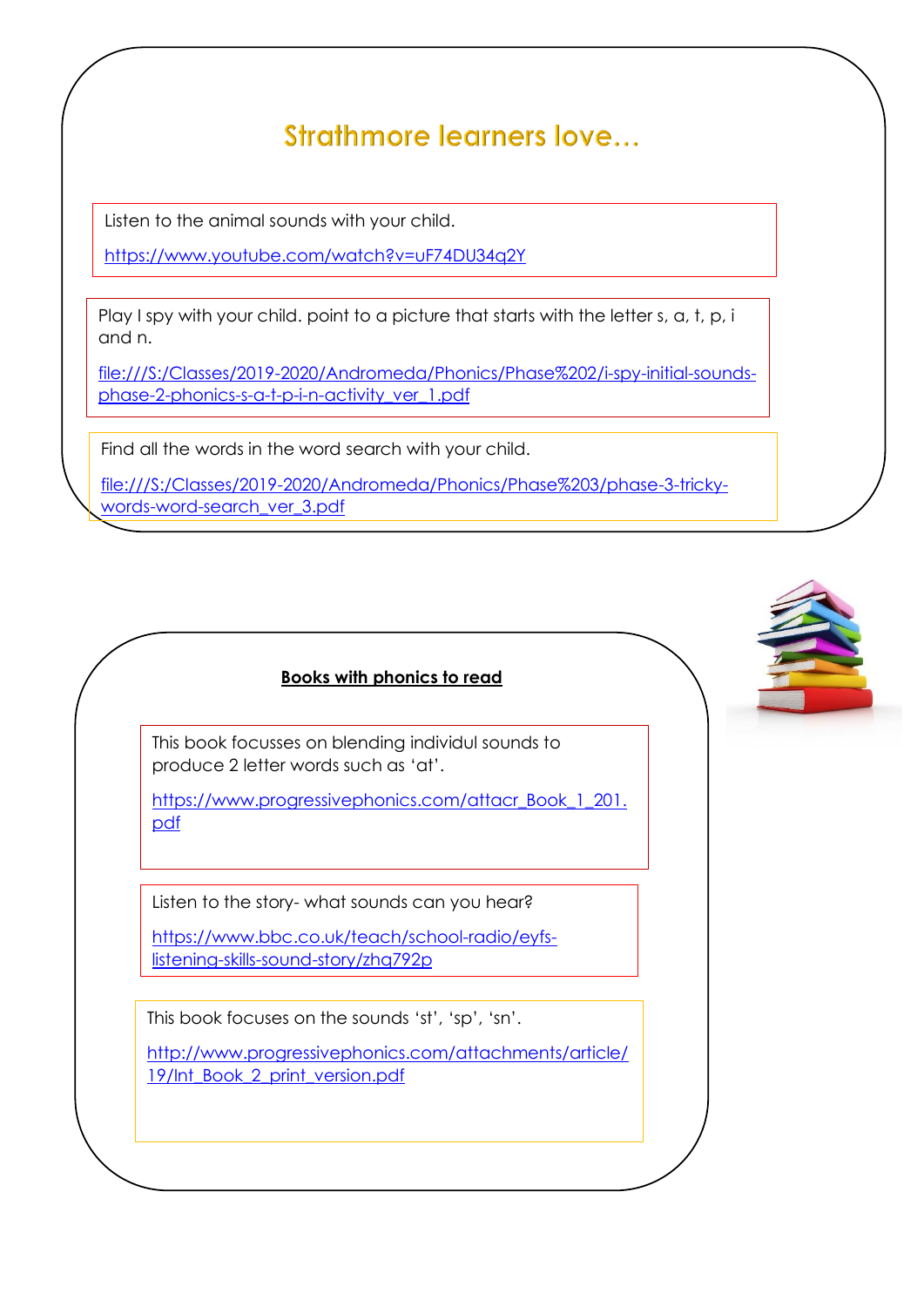

## **Cooking**

If you cook with your child, say the first sound of the ingredients and then encourage your child to copy the sounds.

## **Making a shopping list**

Make a shopping a list 4 items of food you need. Focus on listening for the first sound in each word getting this sound correct.





## **Writing**

Watch the video "Writing Letter S" and help your child practise writing the shape with their finger on different surfaces while saying the sound `s`. You can even have a go with shaving foam  $\odot$